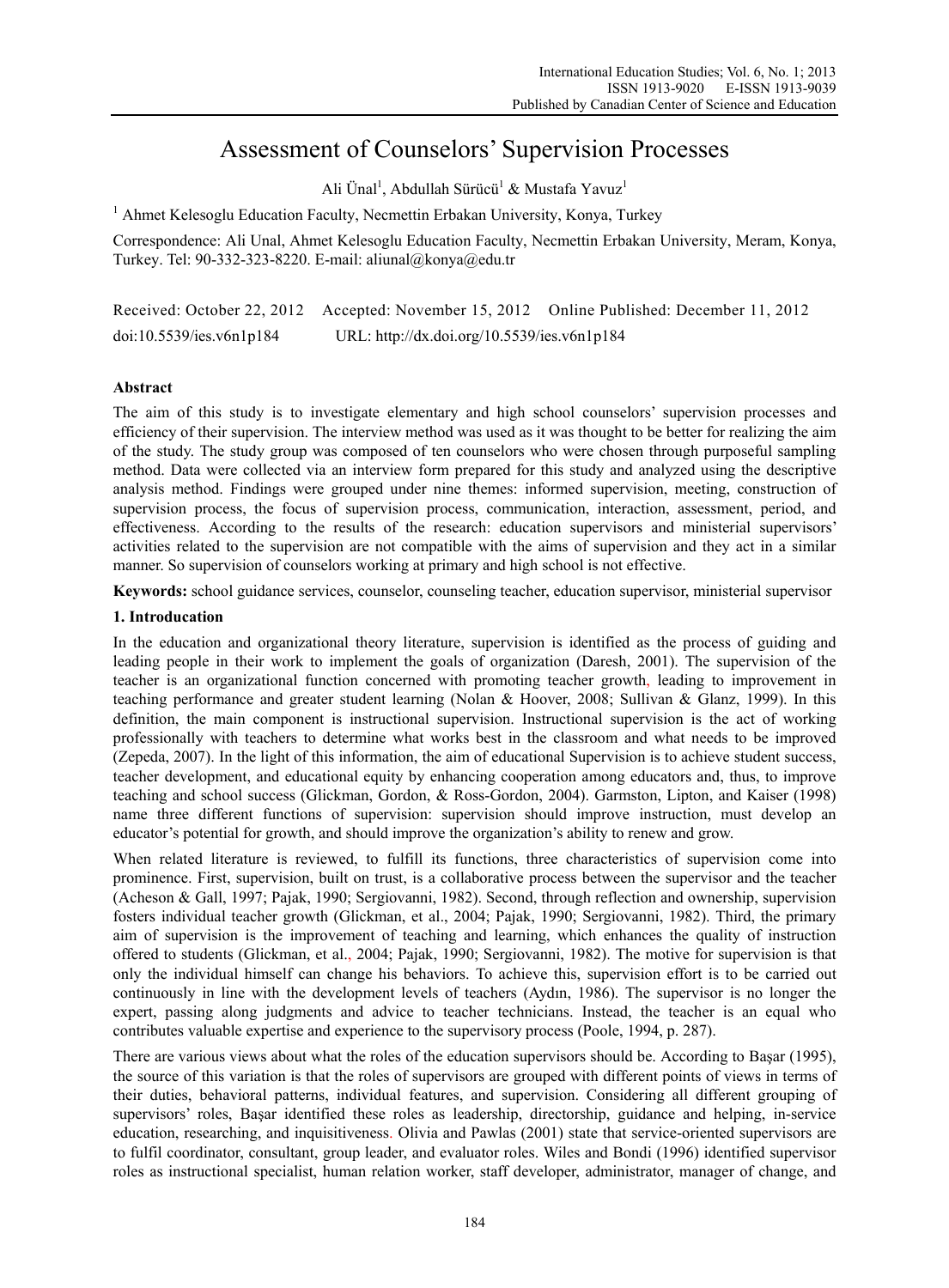evaluator. The way supervisors fulfill their roles should be in pursuant of teachers' views and requirements. Nolan and Hoover (2008) stated that teachers' expectations from supervisors are as follows:

- having trust in the teacher and enabling the teacher to share information with feeling of trust;
- being unprejudiced and open minded and encouraging teachers to try new ideas;

- being self-confident, base in content, and having sound information about education and supervision, thus gaining the respect of teachers as a professional;

- using communication skills, such as active listening, and being sensitive and tact; and
- having a sense of humor.

In supervision policies and implementations, bureaucratic, technical-rational, professional and moral authority can be regarded as a source of authority (Sergiovanni & Starratt, 2002). Bureaucratic authority exists in the form of mandates, rules, regulations, job descriptions, and expectations; personnel authority, in the form of leadership style, motivational know-how, and human-relations skills; technical-rational authority, in the form of evidence derived from logic and scientific research in education; professional authority, in the form of experience, knowledge of the craft of teaching, and personal expertise; and moral authority, in the form of obligations and duties derived from widely shared values, ideas, and ideals. According to Sergiovanni and Starratt, each of the sources of authority has place and should be used by supervisors. However, some of the sources should be more dominant than others.

Supervision of education is performed by ministerial supervisors and education supervisors in Turkey (The Ministry of National Education [MoNE], 1993; 1999). Ministerial supervisors supervise high schools. As of 2010, 465 ministerial supervisors work all over Turkey. The number of the high schools they are to supervise is 8913, and the number of teachers working in these schools is 4240139 (MoNE, 2010). With headquarters in Ankara, Ministerial supervisors go to different provinces for a month in groups as planned by their president and supervise the high schools and teachers in these schools. Each teacher is supervised by the supervisor of the same branch, if possible; if there is no supervisor from the same branch, the teacher is supervised by any supervisor appointed by the head of the supervision group. This work carried out by ministerial supervisors is called general supervision. The aim of general supervision is to assess performance of education and management studies in high school, the schools, and school staff (MoNE, 2005). Ministerial supervisors write their observations in the record at the end of the supervision to provide future supervisors with information. They write a general report about educational-instructional conditions in the related province at the end of the supervision period. There is no standard for supervision of a high school. However, it is a mainstream to supervise a school every three years (Memduhoğlu et al., 2007).

Education supervisors working in provincial directorate for national education supervise the schools and the teachers. In Turkey, 3232 education supervisors work in 81 provinces. In academic year 2010, there were 33310 schools and 10916643 teachers to be supervised by education supervisors (MoNE, 2010). It is a general rule that education supervisors supervise elementary schools twice a year: one for professional help and the other for assessment. Under compulsory conditions, supervision can be performed for professional help in a year and for assessment the next year. But a teacher cannot be left without supervision for two years. Education supervisors carry out supervision in groups of 5 to 10 supervisors. Each teacher is supervised by a supervisor of the same branch, or if there is not a supervisor from the same branch, s/he is supervised by a supervisor determined by the head of supervisor group. Education supervisors are to base their studies on the improvement of teacher and learning process (MoNE, 2001a).

As it can be seen, the supervision periods and the supervisors of the teachers working in elementary and high schools are different. Counselors can be appointed to high schools or elementary schools. Accordingly, a counselor appointed to a elementary school is supervised once or twice a year and at least once in two years, and a teacher appointed to a high school is supervised once in three years, and this period can even be longer.

Results of studies on education supervisors indicate that education supervisors are seen as people who always seek to find defects, who do not see good and beautiful behaviors, who do not listen to the their interlocutor, who expect that their ideas be accepted, who try to impose punishment when they find any deficiency, who are unauthorized and ineffective as they cannot keep up to date, who are to be avoided, who do not accept criticisms, who are rigid, and who think that their only duty is to follow rules (Badavan, 1994; Karagozoglu, 1977; Memisoglu, 2007; Polat & Ugurlu, 2008; Unal, 2007; 2010; Unal & Gürsel, 2007; Yaman, Evcek, & İnandı, 2008; Yavuz, 2010; Yılmaz, Taşdan & Oguz, 2009). In a similar way, ministerial supervisors were considered as perfectionist, judgmental, domineering, and incompetent, and the supervision process was viewed as summative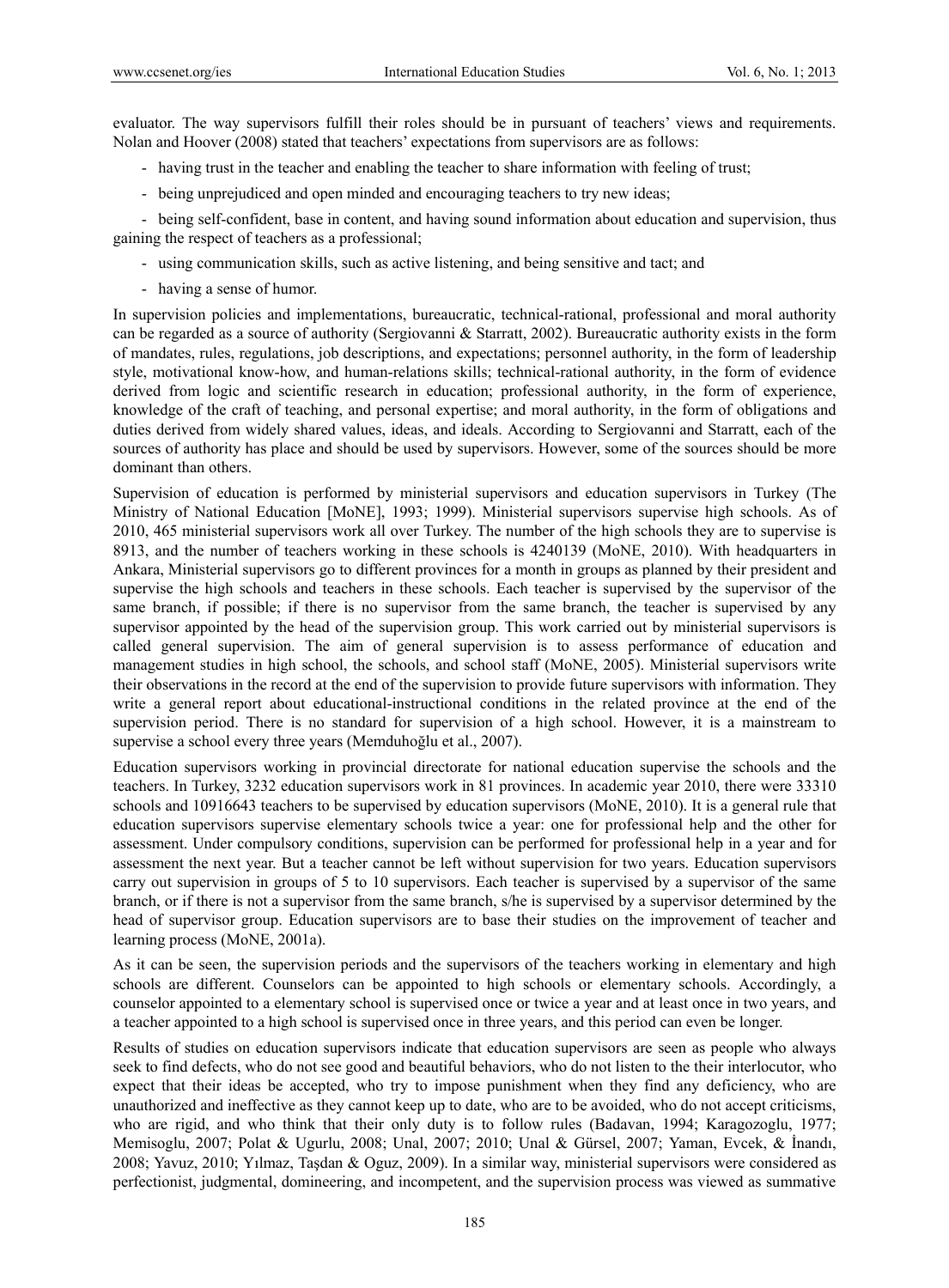and biased, rather than formative (Collins, 2004). On the other hand, ministerial supervisors are considered to use leadership, helpful/friendly, and strict communication styles more than education supervisors (Cetinkanat  $\&$ Sagnak, 2010), and they are considered to have higher verbal communication skills and to be more positive than education supervisors (Ozgozgu, 2008).

In all elementary and high schools, "guidance and psychological counseling services" are established to provide guidance and psychological counseling services. In this service, a guidance teacher [counselor] is appointed for every 500 students. Counselors are graduates of guidance and psychological counseling departments of universities. Counselor prepares the educational, professional, and individual guidance plan for the school depending on the school's characteristics, and they provide guidance to other teachers for the implementation of the plan. A counselor also provides psychological counseling for students in need and provides educational and professional guidance for all the students and keeps records of student development (MoNE, 2001b). Counselors do not teach at schools, they just lead to educational and professional guidance activities. They mostly carry out their studies in guidance and psychological counseling services. Although counselors do not enter courses for teaching, they work as a part of the school's system, and they try to establish emotional, social, and psychological health by focusing on developmental issues to prevent the possible problems that may be faced by the students. Although the duties and applications of counselors are different from other teachers in this respect, the supervision of counselors will not be different from that of other teachers in terms of the aims and implementation of supervision. However, education supervisors supervising elementary schools consider themselves to be adequate for the supervision of counselors; they regard themselves to be inadequate in terms of psychological counseling, which requires expert knowledge (Dönmez, Kaya & Çivitçi, 2003). Counselors mostly have the opinion that education supervisors' supervisory practices are inadequate (Yaman & Iskender, 2004). Ministerial supervisors who supervise high schools think that the most common problems are as follows: counselors are supervised by supervisors from other branches, supervision periods are long, and supervision is carried out in a short time and is based on the supervision of documents and records (Guven, 2009).

As it can be seen, supervision of counselors and perceptions with regard to these practices vary. Determination and comparison of the practices with regard to the supervision of counselor is important for the development of counselors' supervision processes. The aim of this study is to investigate the supervision process of the counselors working in elementary and high schools.

# **2. Method**

# *2.1 Research Approach*

In this study, qualitative research paradigm was used as it is appropriate to determine and to analyze practices of education supervisors and ministerial supervisors during their supervision of counselors.

*2.2 Study Group* 

| The Number –          | Participant            |                           |                                       |        |           |
|-----------------------|------------------------|---------------------------|---------------------------------------|--------|-----------|
| of the<br>Participant | Type of School         | Level of the<br>Education | Preference<br>Regarding the<br>School | Gender | Seniority |
| 1                     | Primary School         | Graduate                  | Low                                   | Female | 16        |
| $\overline{2}$        | Primary School         | Master's Degree           | Very                                  | Female | 11        |
| 3                     | Primary School         | Graduate                  | Low                                   | Male   | 9         |
| $\overline{4}$        | Primary School         | Master's Degree           | Very                                  | Male   | 19        |
| 5                     | Primary School         | Doctoral Student          | Low                                   | Male   | 15        |
| 6                     | General High School    | Graduate                  | Low                                   | Female | 15        |
| 7                     | Anatolian High School  | Master's Degree           | Very                                  | Male   | 12        |
| 8                     | Anatolian High School  | Master's Degree           | Very                                  | Female | 15        |
| 9                     | Vocational High School | Graduate                  | Low                                   | Female | 8         |
| 10                    | Vocational High School | Graduate                  | Low                                   | Male   | 13        |

Table 1. Counsellors in the Study Population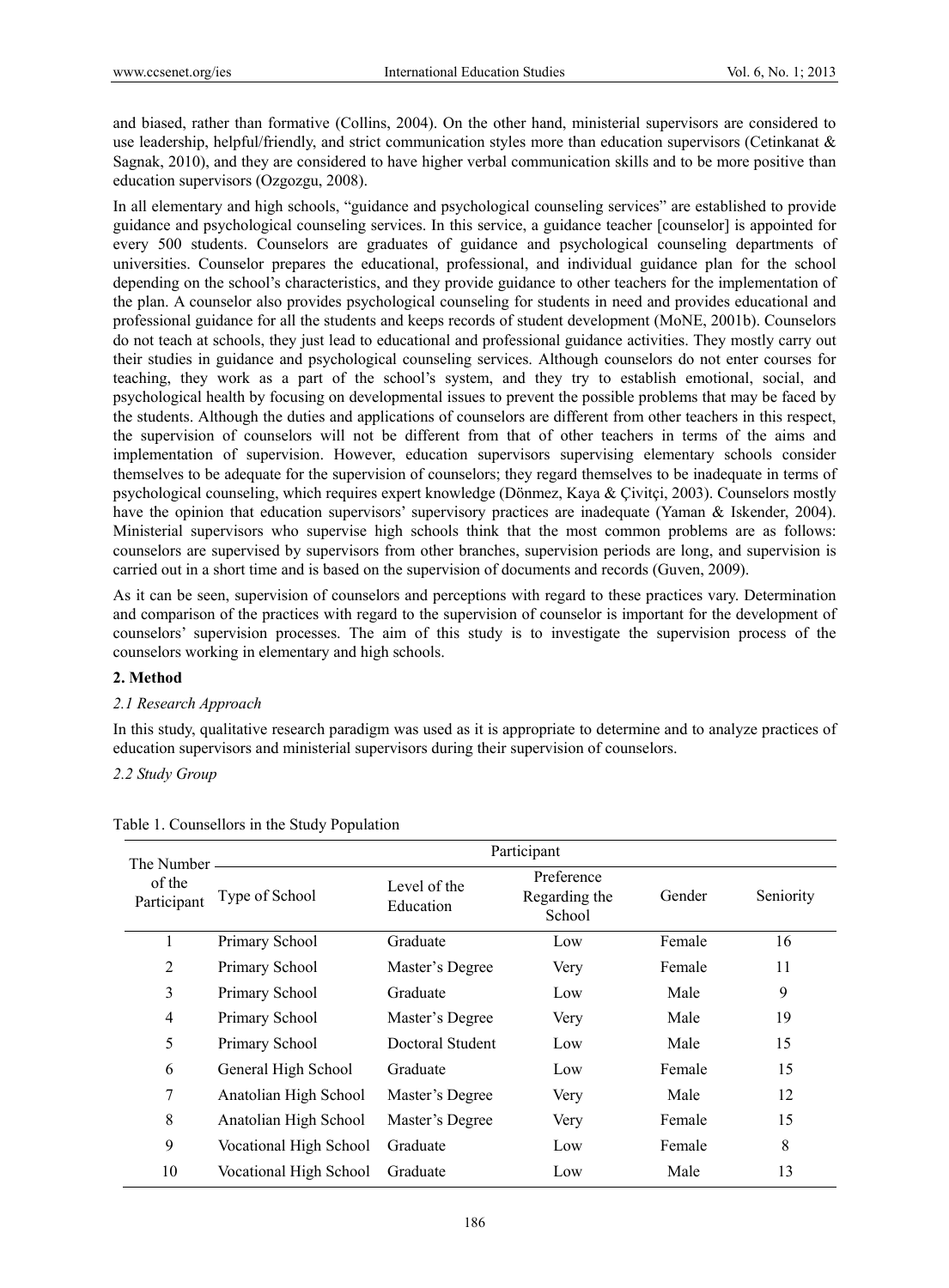The study group was 10 counselors comprising five elementary school and five high school counselors. The study group was selected by using the maximum variety method, which has been one of the purposive sampling used in 14 high schools and 132 elementary schools audited during 2008-2009 academic year. Elementary school counselors who have been selected were determined according to gender, seniority, educational status, and whether the school in which they work are preferred by parents, and high school counselors who have been selected were determined according to their seniority, educational status, and whether the school in which they work is a general high school, Anatolian high school, or vocational high school. Because similar information is obtained from the 3rd counselor among the ones who have worked for both elementary and high schools, 5 elementary school and 5 high school counselors have been deemed sufficient for the study group in accordance with the suggestion of Merriam (1998). Table 1 shows the interviewed participants and their details.

# *2.3 Data Collection*

The data have been collected using structured interview forms. Three faculty members working at the Department of Educational Sciences, Selcuk University, have been consulted as experts to provide accuracy for the interview form. A pilot study was conducted with two counselors. Considering the relevant feedback, necessary amendments were made on the interview form, and interviews, which has taken an average of 45 minutes, were made with the selected counselors.

# *2.4 Data Analysis*

The data in this study have been analyzed by using the descriptive analysis method. Analysis procedures have been made according to preparation, organization, and reporting states, which can be used for both deduction and induction course of action stated by Ela and Kyngäs (2007). Elo and Kyngäs describe that process as follows: In the preparation stage, in a representative sample, the individuals to be analyzed and at which precision level the analysis will be made is determined. Organization stage consists of coding, formation of the themes, and summarizing the stages. Works conducted for this purpose have been specified below.

# 2.4.1 Preparation Stage

Data, obtained from the counselor by means of interviews, have been written down. Each counselor from whom the data were collected was given a number, and therefore, these counselors have been assigned to a number from 1 to 10. Afterward, the 77 opinions of the elementary school counselor and the 75 opinions of the high school counselors regarding the audit practices were coded.

# 2.4.2 Organization Stage

Opinions of the counselors regarding their own audit practices have been consolidated under 9 themes by considering their common features.

# 2.4.3 Validity

Miles & Huberman (1994) use credibility and authenticity concepts for internal validity and transferability and fittingness concepts for external validity. These authors have determined 12 questions regarding external validity and 13 questions regarding internal validity. In this study, validity was tested by answering the questions developed by Miles and Huberman. To provide internal validity, 1) the opinions were defined directly with quotes and interpreted. 2) To provide the accuracy of the findings, the consistency of the concepts constituting the themes among each other and with other themes were assessed, and whether these concepts constitute a meaningful coherence was tested. 3) Consistency of the findings with the previous studies was compared. 4) Depending on the situation, the themes were described and analyzed by using deduction or induction methods. 5) Findings were reviewed by two counselors who were interviewed and assessed. 6) Findings of the study were compared with the predictions that were made previously, and they were deemed accurate. To provide the external validity, on the other hand, (1) the method of the study was defined in detail. (2) The study group has been sufficiently large to allow generalization. (3) The findings were compared with related literature, and an attempt to determine the significance of the findings and the validity in practice were made. (4) Explanations regarding the necessity to test the study by means of other studies were provided in detail.

# 2.4.4 Reliability

A percentage of agreements among coders' reliability was used to ensure the reliability of the results. For our purposes, the formula "reliability  $=$  number of agreements/ total number of agreements  $+$  disagreements" was used (Miles & Huberman, 1994). An area expert was requested to place the problems in themes after the opinions of the counselors were placed into themes by the researchers to determine consensus among the coders. In comparing the coding made by the researchers and the expert, it was determined that 26 problems were placed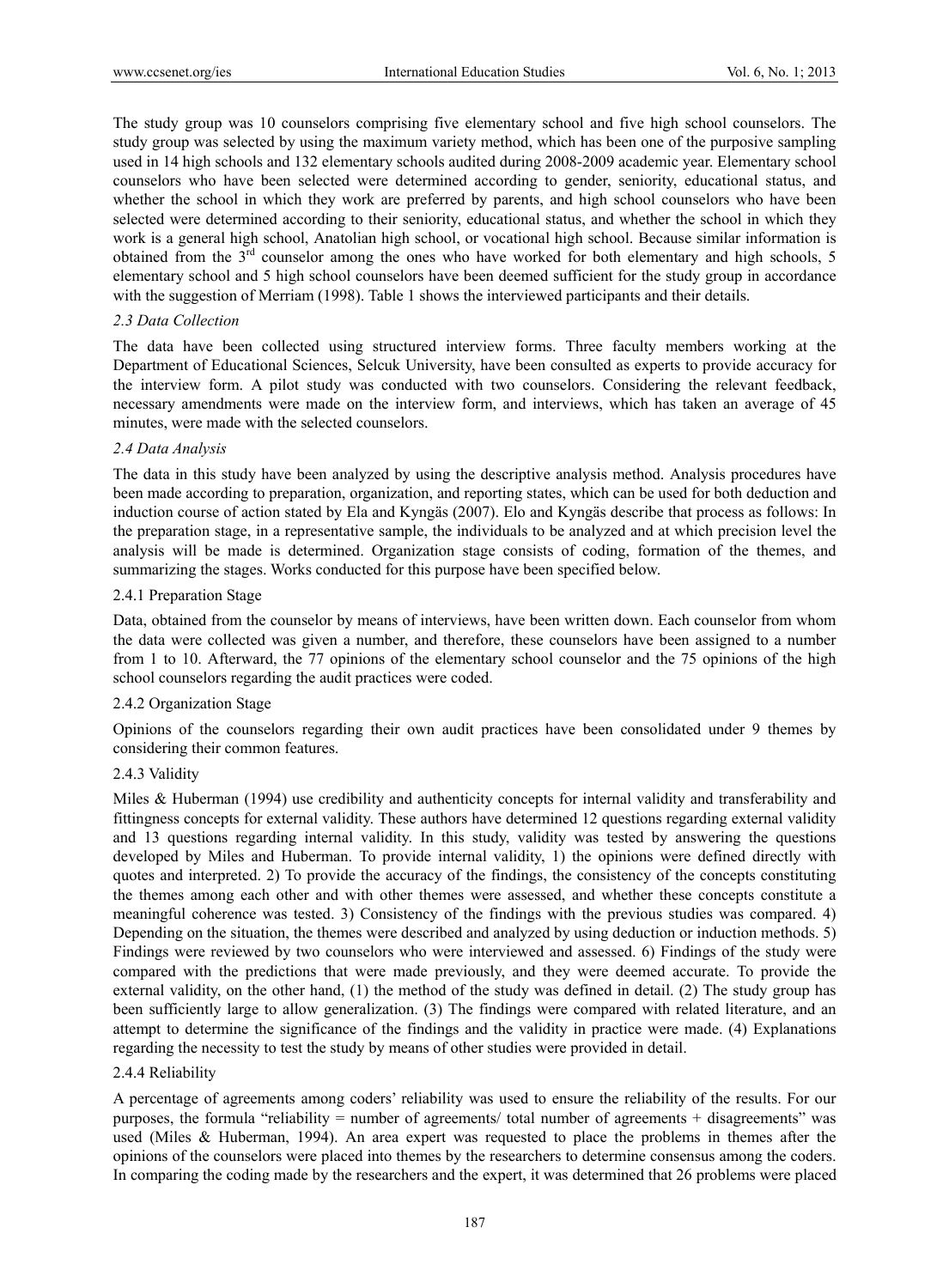in different themes and a consensus of 86% was determined.

# 2.4.5 Reporting Stage

At this stage, the themes were presented in an understandable manner, and the opinions of counselors were shown under themes. For a better understanding, quotes from the typical examples of sentences expressed by the counselors were given directly, thus making a contribution for providing the validity and plausibility. Finally, findings obtained from the opinions of the counselors were interpreted by taking the data in literature into consideration.

# **3. Results**

The following are the themes taken from the responses of the counselors.

Time of audits to be made in both elementary and high schools is determined by the auditors. The elementary school counselors may or may not be notified regarding the time when the audits will be conducted. For example, one counselor said "We had not been notified about this. I recognized what was happening when the supervisor came into my room" (2) (The number in parentheses represents the number of the participant counselor). However, the counselors working in high schools are notified about the audit time beforehand. For example, one counselor said, "I had been notified about the audit one month before it was done" (4).

# *Meeting*

Counselors working in elementary schools meet the supervisors when the relevant supervisors enter their rooms. For example, one counselor said, "After talking to the administration, the counseling service room was determined as audit room. I met the supervisors when I came into my room in the morning" (5).

Counselors working in high school, on the other hand, meet the supervisors in the principal's room or before the audit starts. For example, one counselor said, "I was called to the principal's room. I met the group chairman first. We talked about my works. After that the group chairman introduced me to the supervisor to audit the counseling service. The supervisor gave me a list of what I should prepare. He said he will come to my room. Later, he came to my room by calling beforehand" (2).

# *Configuration of Supervision Period*

Counselors in elementary school remain as the subject of supervision without knowing what will be done during the supervision period. They act according to the wishes of the supervisor without knowing what will happen in the next step. For example, one of the counselors said, "He requested from me the works I have conducted. I presented him my works. The supervisor was not a person who has had counselor education. He did not any systematic request such as plans and interview records. The supervision was more like a chat" (4).

Most of the counselors working in high school participate in the process without knowing what they will do during the supervision period, but some of them participate in the process aware of what to do. Regarding that issue, a counselor said "He stated his requests in writing during the preliminary interview. (1) Another counselor said, "They did not tell me about their expectations from me, I understood that they only wanted me to bring the files to them and answer their questions" (5).

# *Focus of Supervision Period*

Points that are deemed important during the supervision of both elementary school and high school counselors change according to the supervisor. Both groups have supervisors who give importance to control, considering the supervision as a bureaucratic job, and who care about contributing to solve the relevant problems and developing the counseling service by considering the supervision as an amendment and development. Opinions of the counselors regarding this issue are as follows.

*The parent said that they should be informed very frequently. He said that student interviews should be recorded. He focused on the individualized training programs (1).* 

*He asked if I conducted bureaucratic works such as plan and program. He did not ask questions regarding our area since he is not from that area. For example, he did not ask what I did about family seminars, communication methods (2).* 

*I could not even understand what he cares about. He passed to another subject before finishing one. He wanted the other file before even opening up and looking into the previous one I gave him and none of the subjects have been completely finished. We did not make interviews longer than 5 minutes for any of the subjects (5).* 

*He was interested in the discussion of counseling events and especially following up the events. He focused*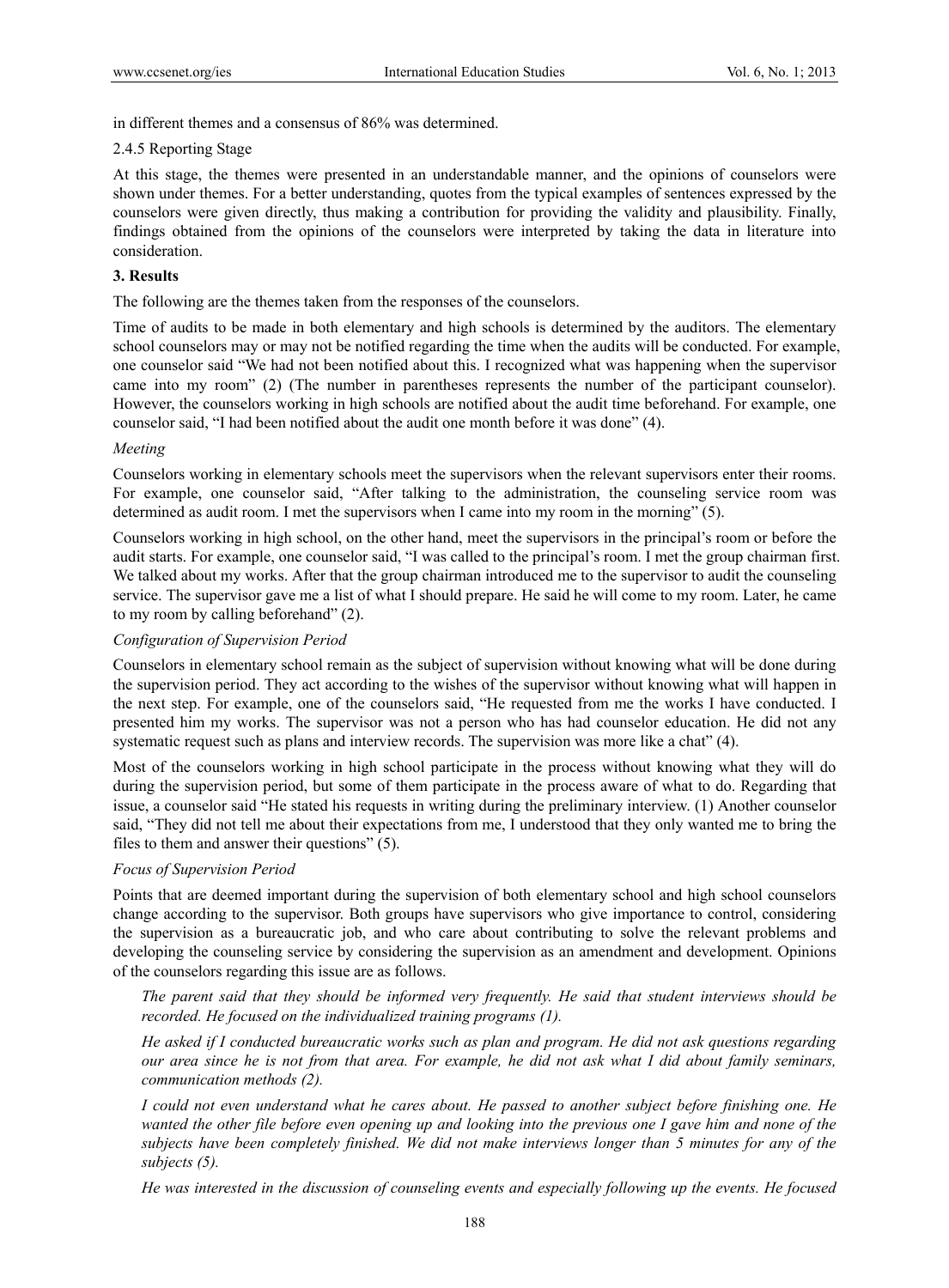*on following elementary school counseling works. He asked for the most important problem of the school. We talked about smoking issue that we observed among our students. (3)* 

#### *Communication*

Communication between the supervisors and counselors change according to the supervisor both in elementary and high schools. Opinions of the counselors regarding this issue are as follows.

*He was open for communication. I felt myself valuable during the supervision. I could easily communicate with him. He was polite when addressing me (3).* 

*He was not open for communication. He focuses on things like orders or advices instead of communication. He should listen first. Since they are not intellectuals, you lose the communication when you mention knowing the world and the book he reads (2).* 

*He was open for communication. He was more like guiding me. It was clear that he was from that field when you consider his talking and expressions. He even gave me his e-mail address for communication. The supervisors had a very good communication among themselves (3).* 

*We had problems with communication. For example, he did not address me politely. We are three counselors in our school. He only communicated with the coordinating counselor. He did not communicate with the remaining two of us. He did not even let the coordinating counselor to speak other than when requesting documents from him (4).* 

## *Interaction*

Counselors working in elementary schools avoid asking questions because the supervisors do not have knowledge about the counseling service, whereas the counselors in high school ask questions to the supervisors, thinking they know about the subject, and they are either satisfied or not satisfied, depending on the answer they get. The only feature affecting that situation is whether the supervisor had counseling education. Opinions of the counselors regarding this issue are as follows.

*I did not ask questions since I knew I could not have a satisfying answer in any case (2).* 

*I am having trouble since the supervisors do not have knowledge about counseling. What I tell them is in vain, they do not understand (1).* 

*I tried to ask questions and explain myself. But he tried to evade the situation. I could not get sufficient and satisfying answers to my questions. It was normal for him to not be able to answer since he is not from the field (2).* 

#### *Assessment*

Supervisors are not objective according to the counselors working in elementary school. They are influenced by the principal when making assessments, and they give points more than what the counselors deserve. Counselors working in high schools, on the other hand, are having uncertainty about how the assessment period progresses. Opinions of the counselors regarding this issue are as follows.

*They are affected by the information they took from the principal while they are grading. They are grading with prejudice. School administration has an 80% effect on the grade they are giving. The grade I got was not bad, but it was not objective (1).* 

*I had a good grade. Chief supervisor said good things about the works of counseling service during the assessment meeting. However, the counseling service did not get the certificate of appreciation, whereas some other branches got it (1).* 

*They gave me a good grade but I wonder according to what they gave these grades (3).* 

*Time* 

Supervision periods of the counselors differ both in elementary and high schools. Whereas the supervision takes from 15 minutes to 60 minutes in elementary schools, that in high schools can take some time between 30 minutes and 5 to 6 hours with intervals. There is not a standard in practice regarding the supervision time. Opinions of the counselors regarding this issue are as follows.

*It took 15 minutes in total. Compliance with the format were focused on. Documents were requested (2).* 

*It took one hour together with chats (3).* 

*Supervision in my room took about half an hour. But sometimes he called me to the principal's room. He*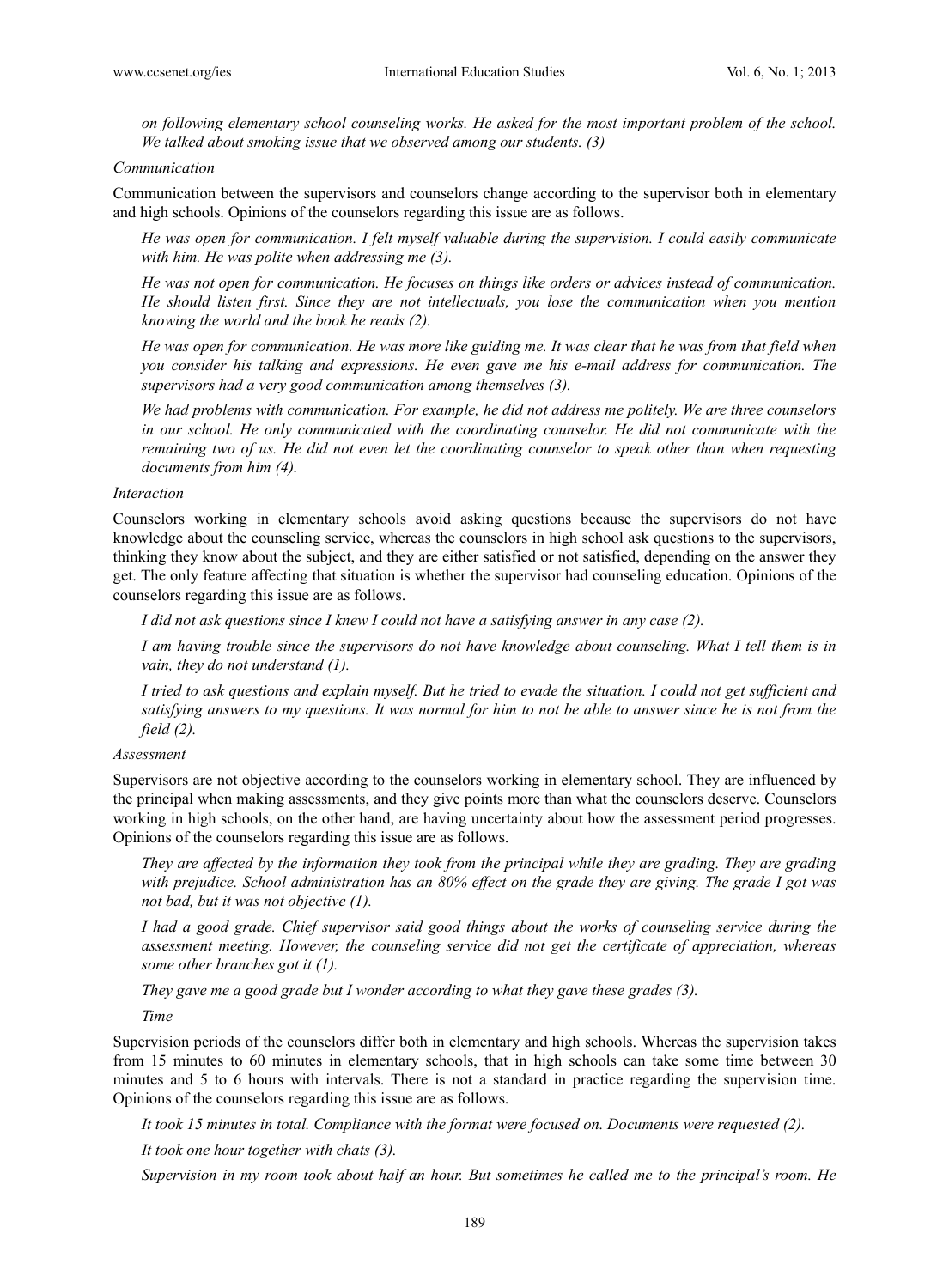*examined some of the documents and files there (2).* 

## *Efficiency*

The perception of counselors working in elementary schools regarding the supervision and the supervisor is more negative when compared with the ones working in high schools. However, counselors working in both elementary and high schools think that the supervision does not benefit them in any way. The supervision does not make a difference in subsequent works of the counselors. The counselors keep doing whatever they have been doing before the supervision. Opinions of the counselors regarding this issue are as follows.

*He said that I should conduct my works in accordance with the regulations. It was told at random. I am already conducting my works in accordance with the regulation. He did not make me a new suggestion. I keep my works with or without any supervisions (4).* 

*There has not been any change after the supervision since any critics and suggestions have been made. The supervision did not make a contribution to me (4).* 

## **4. Discussion**

Findings of this study reveal the following: (1) the activities of education supervisors and ministerial supervisors regarding the supervision of counselors are not appropriate for the purposes of the supervision, and (2) the practices and results regarding the supervision of counselors working in elementary and high schools are similar. Considering the fact that the aim of the supervision is to improve education, the potential of the teacher, and the school's ability to develop and transform (Garmston, Lipton & Kaiser, 1998; Nolan & Hoover, 2008; Sullivan & Glanz, 1999; Zepeda, 2007), it is understood that the supervision has not been conducted in a manner that is fit for purpose because there have been no changes in behaviors of the counselors after the supervision. This finding is similar to the results of the studies made about the supervisors (Badavan, 1994; Collins, 2004; Karagozoglu, 1977; Memisoglu, 2007; Polat & Ugurlu, 2008; Unal, 2007; 2010; Unal & Gürsel, 2007; Yaman at al., 2008; Yavuz, 2010; Yılmaz, Taşdan & Oguz, 2009) previously. The fact that similar results have been obtained in all the studies with similar topic reveals that the supervisory practices used in schools are not fit for the purpose, and the supervision system in Turkey works as a closed system without renewing itself.

According to the relevant data that have been obtained, it is revealed that not conducting/ or not being able to conduct the supervision according to its purposes had four basic reasons. First, the supervisors have adopted "scientific managements" theory and use "bureaucratic authority" during supervision. Supervisors with scientific management thinking see the teachers as implementers instruction following the protocols, which should be followed closely to ensure success in education. Supervisors who have that kind of thinking use their bureaucratic authorities; rely on hierarchy, rules, regulations, and mandates; and clearly communicate role expectations as a way to provide teachers combination of bureaucratic authority in implementing the instructional system (Sergiovanni & Starratt, 2002). According to the data, the supervisors are hierarchical superiors and statue leaders who use control, rather than cooperation, when dealing with teachers to provide efficiency and to increase the success rate of students. This finding supports the results of studies made by Cetinkanat and Sagnak (2010), Yavuz (2010), Yılmaz, Taşdan and Oguz (2009).

The fact that supervisors adopted the scientific management theory affects the communication between supervisors and teachers. Although the supervisors and teachers put the communication in the first place when listing the dimension of supervision according to their importance (Pajak, 1990), the teachers do not think that the communication skills of supervisors are sufficient (Ozgozgu, 2008; Unal, 2007). The fact that the supervisors adopted scientific management theory requires them to establish a parent-and-children kind of a relationship with counselors. That is to say, instead of establishing an adult-to-adult relationship, they prefer giving advices and criticizing the teachers because of their insufficiencies. In a study made by Cetinkanat and Sagnak (2010), it has been determined that both education and ministerial supervisors used a leadership style with normativeness, which brings their dominance over the teachers, and their leadership is status leadership. However, it is expected that the supervisors should make the teacher feel comfortable to share his insufficiencies with the supervisor and use good communication skills with the teachers, such as active listening and being sensitive and tactful (Nolan & Hoover, 2008). Today, a supervisor who wants to be efficient should not forget that he is not a technician that transfers his assessments and advices to the teacher but a teacher that contributes to the supervision period (Poole, 1994).

The second one is that supervisors and counselors cannot cooperate in determining the conduct of supervision processes. It is understood from the findings that the supervision time has not been decided together with the counselors, and counselors are generally informed about the supervision time. The counselors participate in the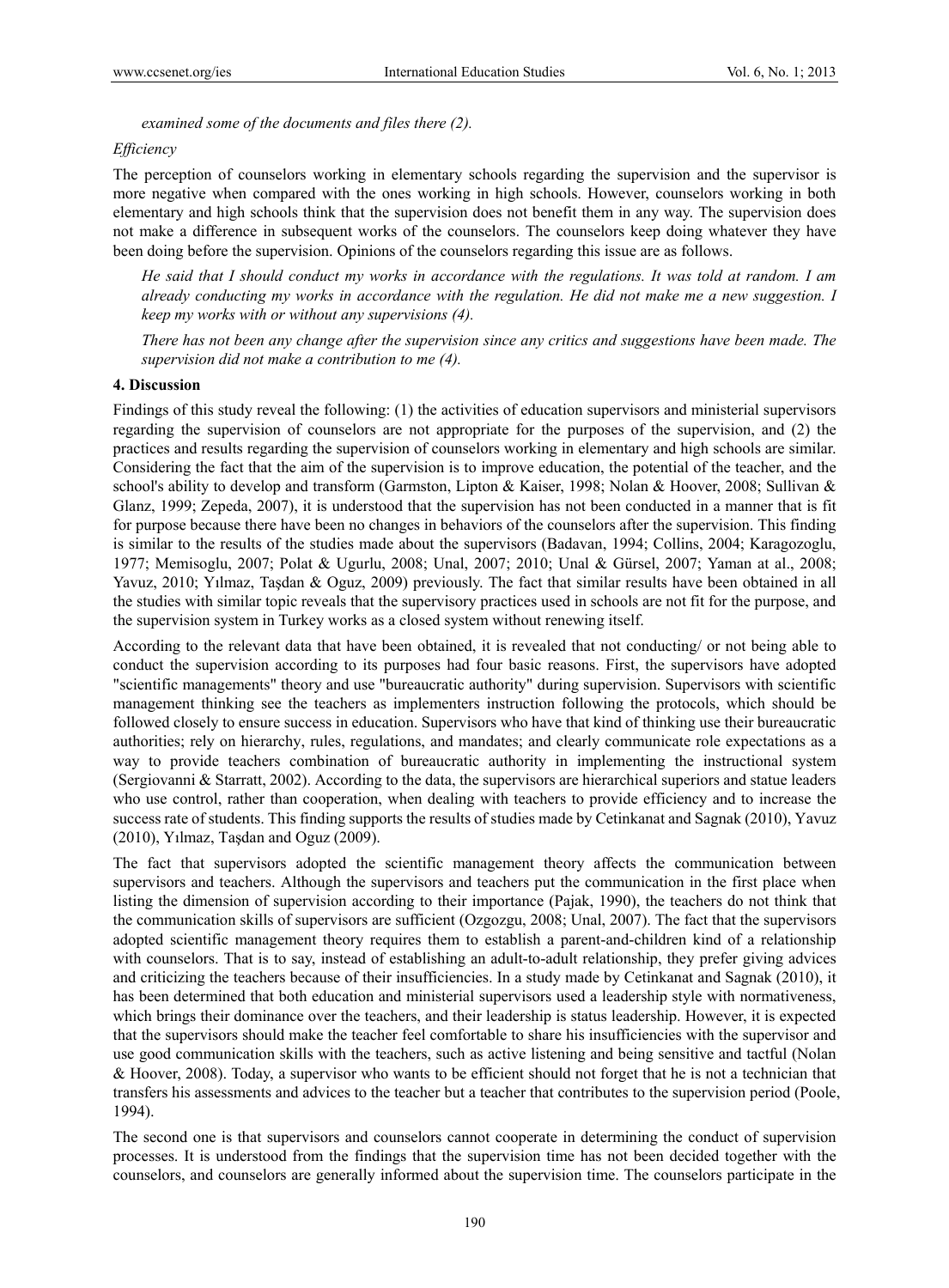process without knowing what to do and what exactly is expected from them, and thus, they act in accordance with the wishes of the supervisors. This application shows that, although the supervision needs to be applied as a cooperation that is based on the trust between the teacher and the supervisor (Acheson & Gall, 1997; Pajak, 1990; Sergiovanni, 1982), it is conducted in accordance with bureaucratic supervision belief. However, according to Bulumberg (1987), teachers expect a problem-solving approach from the supervisors, which is based on cooperation and which suggests the sense of "we are in this together" (as cited in Nolan & Hoover, 2008). In this case, it is not possible for the supervisors to play the roles (Olivia & Pawlas, 2001; Wiles & Bondi, 1996) expected from them.

In a Turkish school, an institutional supervision report is written after the supervision of all the staff. Teacher supervision report filled in by the relevant supervisor is attached to this report. In other words, the supervisor inspects the teacher according to the points specified in a form and turns what he determined into a point over 100 (MoNE, 2001a; 2005). Institutional supervision report is sent approximately one month after the supervisors left the school. The teachers do not know about the assessment made by the supervisor regarding their personal performances until that report is submitted to the school. This assessment is used only for providing feedback to the teacher. However, not making cooperation during supervision periods makes the teacher not to trust in the assessment of the supervisor. As a result, counselors working in both elementary and high schools think that the assessments of the supervisors are not objective.

Third, the time allocated by the supervisors for the supervision of the counselor is insufficient. This finding supports the findings obtained by Guven (2009). Supervision times of the counselors working in elementary and high schools differ; some elementary school teachers state that supervision took 15 minutes, whereas some high school teachers state that it took 30 minutes. The time allocated for the supervision is not enough in both cases. Besides, it is essential for a teacher to be inspected for at least 90 minutes (MoNE, 2001a). According to this, the supervisors do not abide by the rule for the supervision time because they have an excess workload or they do not have the sufficiency to inspect the counselor.

Fourth reason is that the supervision is made by supervisors who have not worked as counselors or who have not had counseling education. Counselors who work in elementary schools avoid asking questions and interacting with the supervisors because they think that the supervisor does not have knowledge about the work of counseling service. This situation is not the same for high school counselors, but these teachers also are not pleased with the approaches of supervisors who do not have a sufficient education in a relevant area. These findings support the results of studies that have been (Dönmez et al. 2003; Guven, 2009; Yaman, 2009; Yaman & Iskender, 2004) conducted previously. Also, the supervisors think that the supervision that is conducted in an area, for which they are not specialized, is not efficient (Unal & Kantar, 2011). According to the findings that Agaoglu (2001) obtained, it increases the efficiency of the supervision if supervisors are specialists in the area they are inspecting. According to Olivia and Pawlas (2001), it is necessary for the supervisors to specialize in an area for the supervision to be efficient.

Because the supervisors and supervision periods are different for elementary and high schools, the practices regarding the supervisions of the counselors are expected to be different. According to the data that have been obtained, the practices and supervision processes regarding the supervision of the counselors working in elementary and high schools and efficiency of the supervisions are similar in both elementary and high schools. The only factor that makes the supervision efficient and improves the supervision processes for both elementary and high schools is whether the supervisor had an education in the relevant area. If the supervisor has had a counseling education and has knowledge of counseling, the supervision process is perceived in a more positive manner, and the supervision becomes more efficient. However, the counselors working in elementary and high schools perceived the supervisors differently because the ministerial supervisors—not the supervisors who inspect the elementary schools—have counseling education. The reason for the difference is that the elementary schools are inspected at least once a year, so the counselors know the supervisors closely, they know the insufficiencies of the supervisors and, as a result of being inspected once in three years, the high school counselors do not know the ministerial supervisors and they do not know the insufficiencies or sufficiency.

# **5. Recommendations**

Based on the findings of the present study, two suggestions can be made for both counselors and other teachers to be inspected in a more efficient manner. The first is providing a good education to the supervisors in the area they will inspect. Second, it is necessary for both education supervisors and ministerial supervisors to specialize in an area and conduct their supervision works in the areas they specialize in.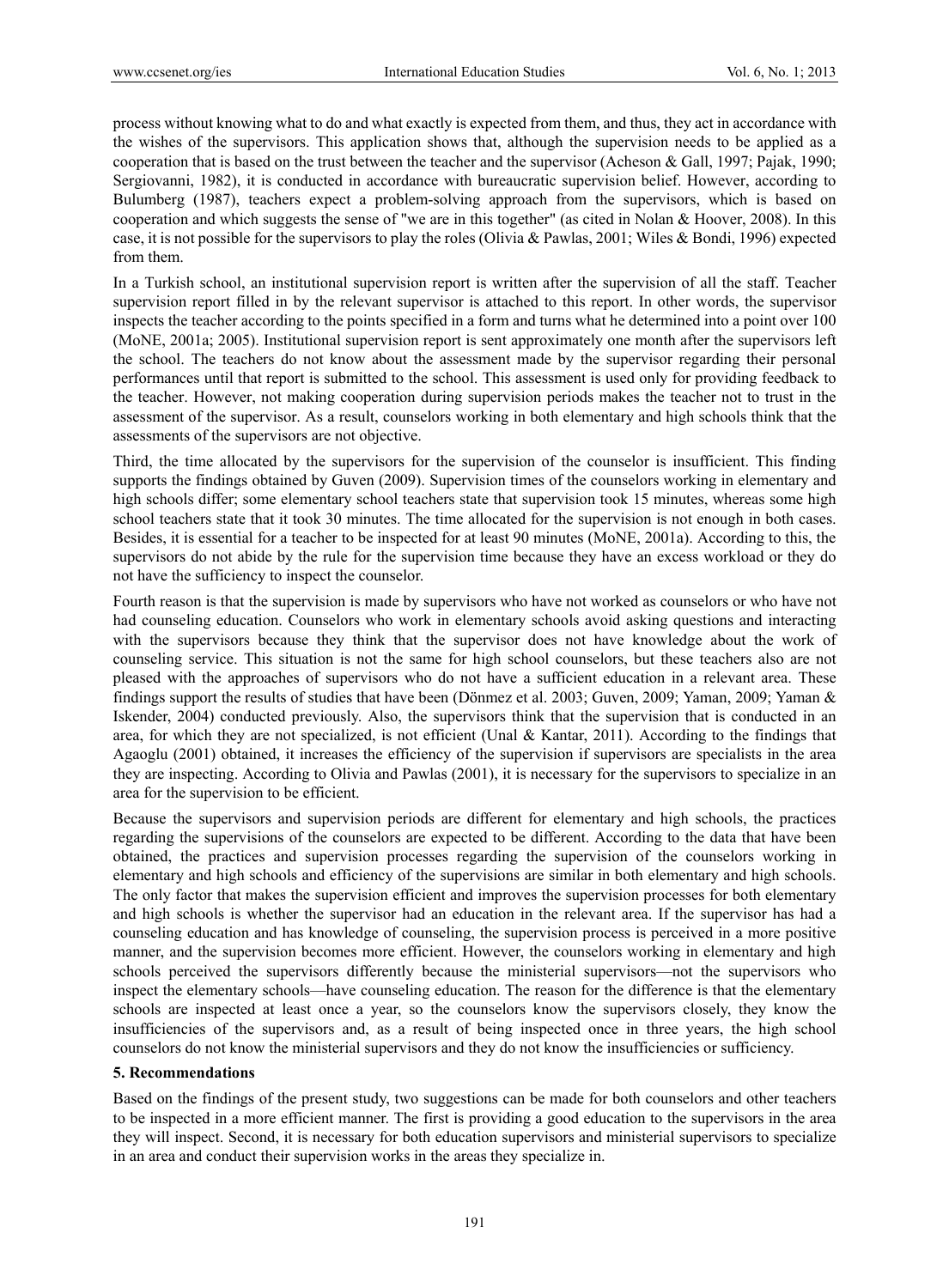## **6. Limitations**

It has been determined in this study that the practices made for the supervision of the counselors have not been effective. This determination is based on the perception of the counselors. According to the studies made by Moris Cogan (1961), Blumberg (1974), and Wiles (1967), the supervision, almost in an inevitable manner, is an activity, which psychologically endangers the occupational position of a teacher and damages his self-confidence. The teachers consider the supervision as a part of the system, which does not play an important role in their occupational life, and as an organizational ceremony, which is no longer required, and they do not perceive the supervisors as the source of new ideas (as cited in Acheson & Gall, 1977). According to Staller (1996), many teachers react against the supervision in a defensive and hostile manner. When the teachers interact with supervisors, they consider the supervision as a threat and worrisome situation (as cited in Cetinkanat & Sagnak, 2010). The data obtained in this study may not be reflecting the real situation because of the negative feelings that teachers feel regarding supervision. Besides, the principals want the supervision to be conducted by supervisors even if they criticize these supervisors in many aspects (Yavuz, 2010). Limitations of this study are as follows: only the counselors were interviewed to collect data but education supervisors and ministerial supervisors weren't included the study and, the supervisory practices weren't observed.

#### **References**

- Acheson, K. A., & Gall, M. D. (1997). *Techniques in the clinical supervision of teachers* (4th ed.). New York, NY: John Wiley & Sons.
- Agaoglu, E. (2001). Primary school supervisors' as experts in specific subject areas. *Çağdaş Eğitim [Contemporary Education], 282,* 17-20.
- Aydın, M. (1986). *Çağdaş eğitim denetimi*[Contemporary educational supervision] (2nd ed.). Ankara: IM Eğitim Araştırma Yayın Danışmanlık A.Ş.
- Badavan, Y. (1994). Innovative behaviour and primary school supervisors in Turkey. *Hacettepe Universitesi Egitim Fakültesi Dergisi, 10*, 31-34.
- Cetinkanat, A. C., & Sagnak, M. (2010). A comparision of the primary education and ministry supervisors' communication styles. *H. U. Journal of Education, 38,* 35-43.
- Collins, A. B. (2004). Teacher performance evaluation: a stressful experience from a private secondary school. *Educational Research, 46*(1), 43-54. http://dx.doi.org/10.1080/0013188042000178818
- Daresh, J. C. (1989). *Supervision as a proactive process.* White Plains, NY: Longman.
- Dönmez, B., Kaya, A., & Çivitçi, A. (2003). İlköğretim Müfettişlerinin Rehber Öğretmenlerin Denetimine İlişkin Yeterlik Algıları [Primary education inspectors' perception on efficacy of counselors' supervision]. *VII. Ulusal Psikolojik Danışma ve Rehberlik Kongresi Bildiri Özetleri,* Ankara: Cantekin Matbaası.
- Elo, S., & Kyngäs, H. (2007). The qualitative content analysis process. *Journal of Advanced Nursing, 62*(1), 107-115.
- Garmston, R. J., Lipton, L. E., & Kaiser, K. (1998). The psychology of supervision. In F.Gerald & E. Pajak (Eds.), *Handbook of research on school supervision* (pp.242-286). NY: Simon and Schuster Macmillan.
- Glickman, C. D., Gordon, S. P., & Ross-Gordon, J. M. (2004). *Supervision and instructional leadership:a development approach* (6th ed.). Boston: Allyn and Bacon.
- Guven, M. (2009). The opinions of the ministry of national educatıon inspectors about school guidance servıces and supervision of these services. *The Journal of International Social Research, 2*(9), 171-179.
- Karagozoglu, G. (1977). *İlköğretimde teftiş uygulamaları* [Practices in elementary education supervision]. Unpublished doctoral dissertation, Hacettepe Üniversitesi Sosyal Bilimler Enstitüsü, Ankara.
- Memduhoğlu, H. B., Aydın, İ., Yılmaz, K., Güngör, S., & Oguz, E. (2007). The process of supervision in the Turkish educational system: purpose, structure, operation. *Asia Pacific Education Review, 8*(1), 56-70. http://dx.doi.org/10.1007/BF03025833
- Memisoglu, S. P. (2007). The supervision of information technology classrooms in Turkey: A nationwide survey . *Australasian Journal of Educational Technology , 23*(4), 529-541.
- Merriam, S. B. (1998). *Qualitative research and case study applications in education.* San Francisco: Jossey **Bass**.
- Miles M. B., & Huberman A. M. (1994). Qualitative data analysis (2nd ed.). Thousand Oaks, CA: Sage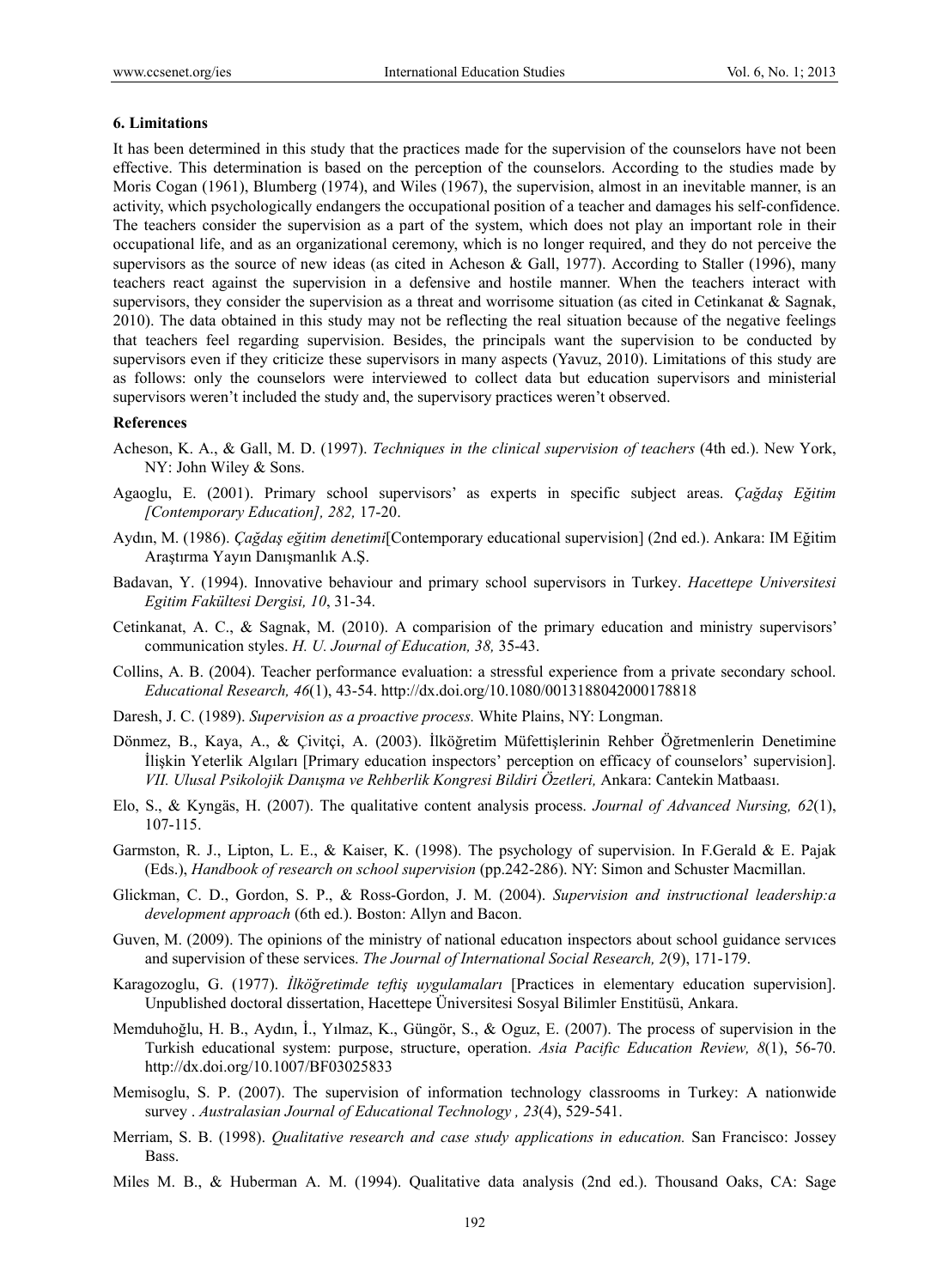Publications.

- Ministry of National Education. (1993). *Milli eğitim bakanlığı teftiş kurulu tüzüğü* [Ministry of National Education supervision council boards rules]. Official Gazette No. 21501. Ankara: MoNE., 20 January.
- Ministry of National Education. (1999). *İlköğretim müfettişleri başkanlıkları yönetmeliği* [Elementary school supervision council boards regulation]. Official Gazette No. 23785. Ankara: MoNE., 13 August.
- Ministry of National Education. (2001a). *Millî eğitim bakanlığı ilköğretim müfettişleri başkanlıkları rehberlik ve teftis yönergesi* [supervision in elementary education council boards guidance and counselling directive]. Official Gazette No. 2521. Ankara: MoNE., 21 February.
- Ministry of National Education. (2001b) *Rehberlik ve Psikolojik Danışma Hizmetleri Yönetmeliği* [Guidance and Counseling Services Regulation]. Official Gazette No. 23476. Ankara: MoNE., 17 April.
- Ministry of National Education. (2005). Ortöğretimde denetim ve performans değerlendirme esasları [Principles of Supervision and Performance Assessment in High school]. Retrieved December 25, 2010, from http://www.meb.gov.tr
- Ministry of National Education. (2010). *Milli eğitim istatistikleri, 2009-2010* [National education statistics, 2009-2010]. Retrieved October 25, 2010, from http://www.meb.gov.tr
- Munson, B. R. (1998). *Peers Observing Peers.* Compantarary Education. Winter
- Nolan, J. F., & Hoover, L. A. (2008). *Teacher Supervision & Evaluation: Theory into Practice* (2.nd ed.). Hoboken, N. J.: Wiley.
- Olivia, P. F., & Pawlas, G. E. (2001). *Supervision for today's schools* (6th ed.). New York: John Wiley & Sons.
- Ozgozgu, S. (2008). Perceptions and expectations of primary and secondary school teachers of their supervisors on oral communication Skills, *Education Science Society Journal, 6*(23), 70-93.
- Pajak, E. (1990). Dimensions of supervision. *Education Leadership*, *48*(1), 78-80.
- Polat, S., & Ugurlu, C. T. (2008). Primary school teacher's inspection in Turkey: Primary school teacher's expectations about inspectors' guidance roles and the realisation level of these expectations. *Further Education in the Balkan Countries: Education and Pedagogy in Balkan Countries. 9*(1), 529-534. Konya: Eğitim Kitabevi.
- Poole, W. L. (1994). Removing the "super" from supervision. *Journal of Curriculum and Supervision, 9,*  284-309.
- Sergiovanni, T. J. (1982). Toward a theory of supervisory practice: Integrating scientific, clinical, and artistic approaches. In T.J. Sergiovanni (Ed.), Supervision of teaching (pp.67-78). Alexandria, VA: Association for Supervision and Curriculum Development.
- Sergiovanni, T. J., & Starratt, R. J. (2002). *Supervision: a redefinition* (7th. ed.). New York: McGraw-Hill.
- Sullivan, S., & Glanz, J. (1999). *Supervision that improves teaching.* Los Angeles, CA: Corwin Press.
- Unal, A., & Kantar, Ş. (2011). Problems of assistant supervisors in primary education. *Elementary Education Online, 10*(1), 180-196. Retrieved February 25, 2011, from http://ilkogretim-online.org.tr
- Unal, A. (2007). Ilköğretim denetiçilerinin rehberlik rolünü gerçekleştirme yaklaşımları (Konya ili Örneği) [Primary school supervisors' types of fulfilling their guidance roles (Example of Konya Province)]. *Selçuk Üniversitesi Eğitim Fakültesi Dergisi*, *23*, 9–22.
- Unal, A. (2010). Analysis of perception on supervisors in primary education. *Procedia Social and Behavioral Sciences*, *2*, 5028–5033. http://dx.doi.org/10.1016/j.sbspro.2010.03.815
- Unal, A., & Gürsel, M. (2007). Evaluation of primary school inpectors concerning of learning organization. *Selçuk Üniversitesi Sosyal Bilimler Enstitüsü Dergisi, 18*, 463-482.
- Wiles, J., & Bondi, J. (1996) Supervision:A guide to practice. Columbus, OH: C. E. Merril.
- Yaman, E., & Iskender, M. (2004). İlköğretim Müfettişlerinin Rehber Öğretmenlere Yönelik Rehberlik Rolleri[Roles of Guiding Primary Education Supervisors' for Counselors]. *Sakarya Üniversitesi Eğitim Fakültesi Dergisi*, *8*, 398-414.
- Yaman, E. (2009). Guidance teachers evaluate the guidance role of supervisors. *International Online Journal of Educational Sciences, 1*(1), 106-123.